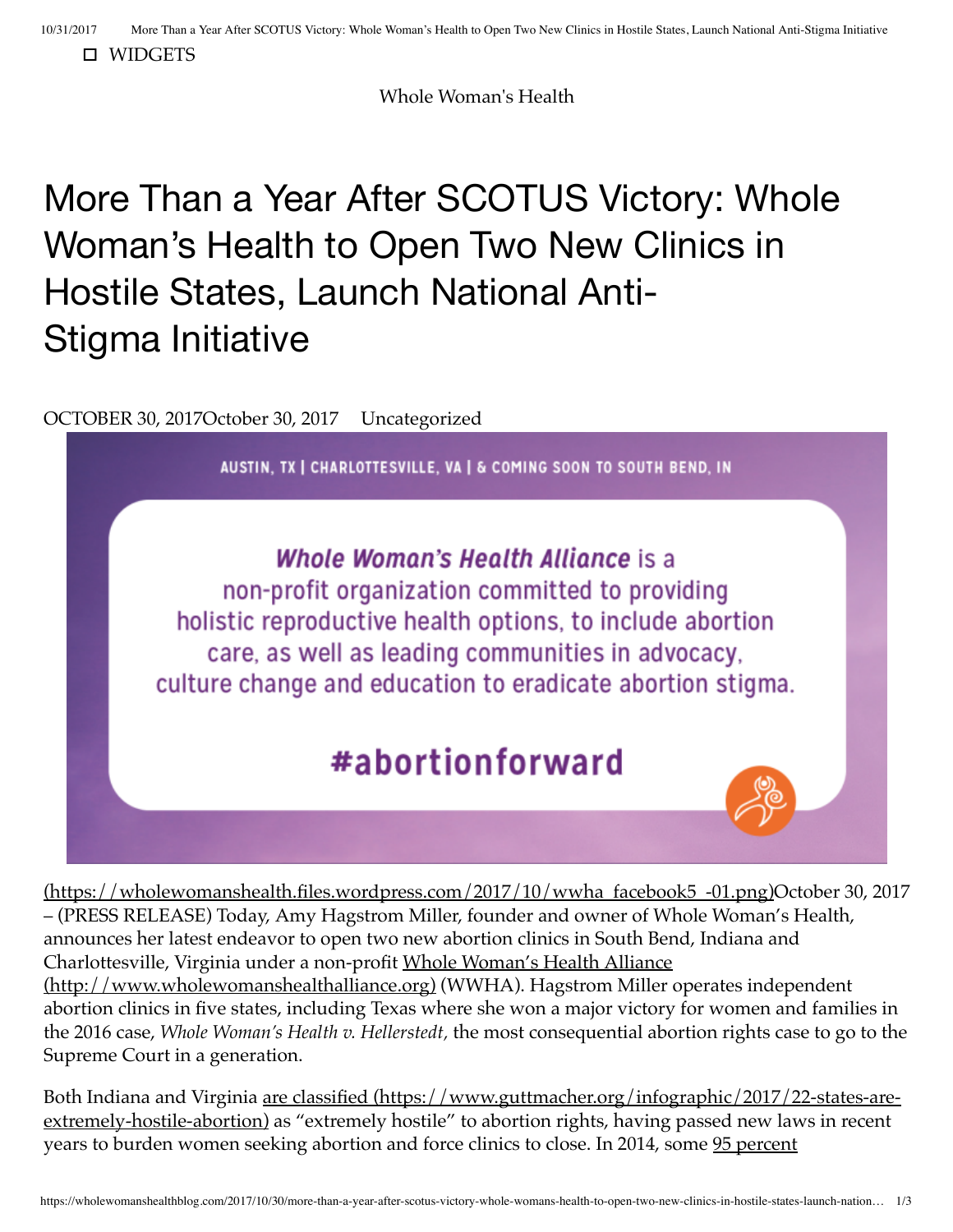10/31/2017 More Than a Year After SCOTUS Victory: Whole Woman's Health to Open Two New Clinics in Hostile States, Launch National Anti-Stigma Initiative [\(https://www.guttmacher.org/fact-sheet/state-facts-about-abortion-indiana\) of Indiana cou](https://www.guttmacher.org/fact-sheet/state-facts-about-abortion-indiana)nties had no clinics that provided abortion care and 66 percent of Indiana women lived in those counties. Indiana now has only six clinics open to serve women in the state, dropping from 10 in 2011.

In 2014, Virginia had only 18 abortion clinics (https://www.guttmacher.org/fact-sheet/state-facts[about-abortion-virginia\), representing a 14 percent decline in clinics from 2011. Now Virginia has ju](https://www.guttmacher.org/fact-sheet/state-facts-about-abortion-virginia)st 13 [open clinics. In 2014, some 92 percent \(https://www.guttmacher.org/fact-sheet/state-facts-about](https://www.guttmacher.org/fact-sheet/state-facts-about-abortion-virginia)abortion-virginia) of Virginia counties had no clinics that provide abortion, and 78 percent of Virginia women lived in those counties.

**"**As we witness ongoing attempts by the Trump administration to bully and block women who need abortion care, I'm proud to announce that we are expanding our healthcare work, to open two new nonprofit clinics. Whole Woman's Health Charlottesville opened in October 2017, and we will open the clinic in South Bend as soon as we can. These two clinics play a key role in the Whole Woman's Health Alliance launch of a nationwide initiative to combat abortion stigma," said **Amy Hagstrom Miller, founder and CEO of Whole Woman's Health and Whole Woman's Health Alliance**. "Nearly a year after the election of the most anti-abortion administration in decades, Whole Woman's Health Alliance is doubling down on what we do best: providing compassionate holistic care and proclaiming loudly and proudly that every day, good women have abortions. We will go where they need us the most."

**"**We are so excited to welcome Whole Woman's Health into the Commonwealth, where they will continue to fearlessly care for women and families. And if I know anything about Amy Hagstrom Miller and her team – they won't let intimidation from anti-choice legislators or political battles slow them down," said **Tarina Keene, Executive Director of NARAL Pro-Choice Virginia**. "Whole Woman's Health has been a bastion of hope for women seeking honest, compassionate, effective abortion care for years. They inspired us to introduce a whole new wave of proactive legislation here in Virginia after Amy took on the state of Texas and TRAP laws in the landmark *Whole Woman's Health v. Hellerstedt* case, in which the Supreme Court ruled that medically-unnecessary regulations that impose an undue burden on a woman's access to abortion are unconstitutional. Charlottesville women and families are lucky to have such a great team bringing reproductive health care to their city, and we're thrilled to be one step closer to eliminating gaps in access to abortion in Virginia."

**"**At All-Options, we believe that everyone has the right to be supported in their decisions about pregnancy, parenting, abortion, and adoption. That includes having access to quality, safe abortion care without significant financial or geographic barriers," **said Shelly Dodson, Center Director of All-Options in Indiana.** "We are thrilled that Whole Woman's Health will be opening a clinic in South Bend, and look forward to having another provider to refer clients to in Indiana, reducing their need to travel out of state to find the abortion care they need."

**"**Virginians know that a woman seeking reproductive health care, including safe and legal abortion, deserves to be treated with dignity and respect. These are just the values Amy Hagstrom Miller and Whole Woman's Health bring to their provision of health care and we couldn't be more thrilled to welcome them to Charlottesville," **said Anna Scholl, Executive Director for Progress Virginia. "**Just a year after our hard-fought victory to roll back Virginia's sham restrictions on abortion providers, it's so gratifying to know that Virginia women now have an additional option for quality, compassionate, affordable reproductive health care access, and a fierce advocate for women's dignity and autonomy to boot."

Whole Woman's Health is a feminist organization, led by women and committed to providing holistic care for women. We operate a group of women's clinics providing comprehensive